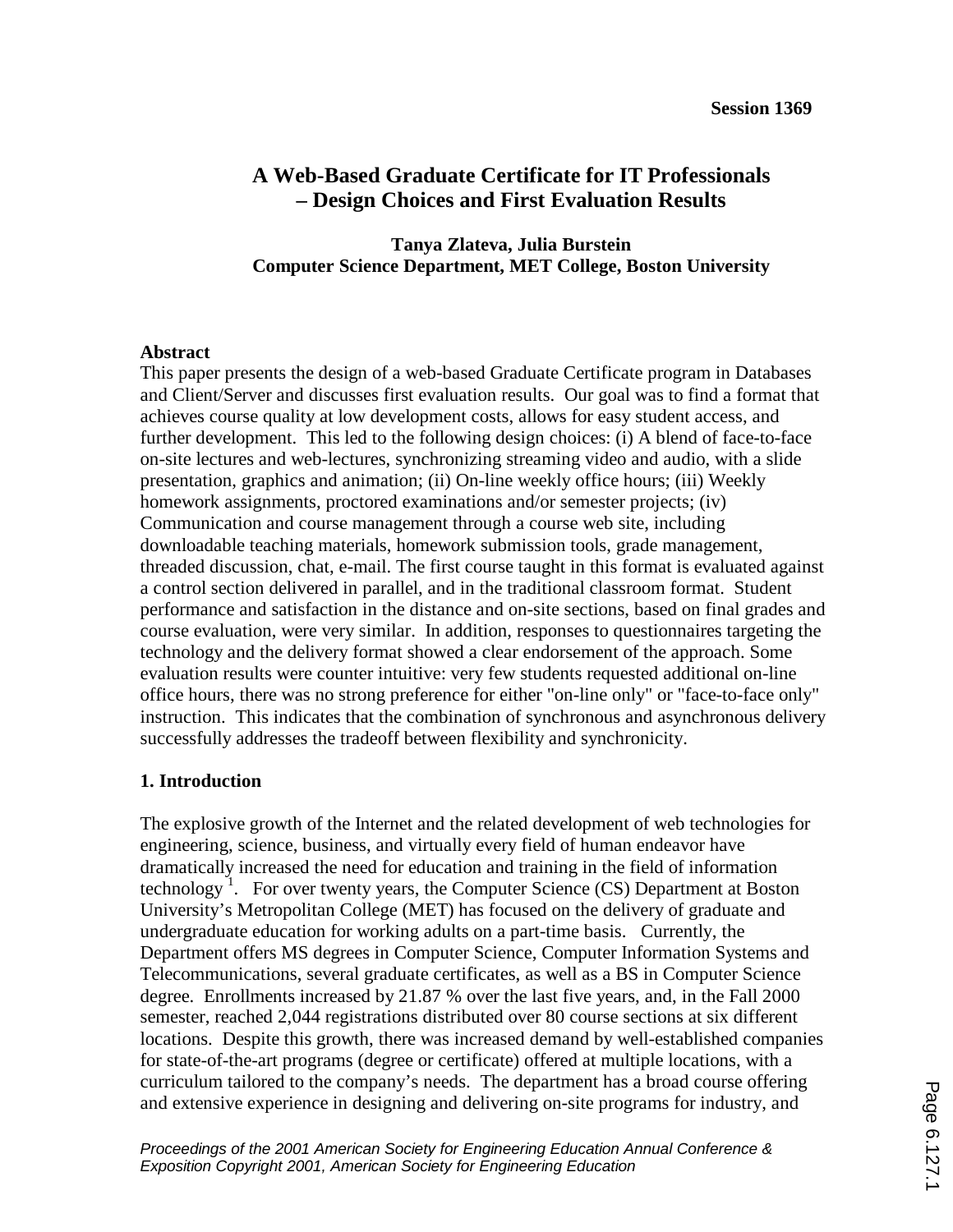thus had no difficulty satisfying the curricular requests. However, the typical enrollment at a single location was small (4 to 6 students) and did not warrant a separate course offering. Also, many employees had moderate to heavy travel schedules, and a delivery format allowing for maximal flexibility in time and place for accessing lectures and course materials, or for completing and submitting assigned work, was highly desirable.

Obviously, the solution to such a problem is some form of distance education that allows a student to access and work on lectures and course materials at a convenient time and place, independent of other students or the lecturer (*asynchronous* learning). Boston University is strongly committed to a close student-faculty and student-student collaboration that evolves long term working relationships, and the majority of the faculty believes this is still best achieved in the classroom. The latter is not an objection *per se* to distance education or the use of the Internet and web technologies in the classroom. In fact, most courses, the arts and humanities not excluded, have course web sites, complete with course management functions, multimedia teaching materials, and links to on-line libraries and resources. The MET CS Department developed its own web-based course management system as early as 1995, and, for the last five years, has been regularly offering PictureTel teleconferencing courses. However, there is one central, immutable feature that these forms of technology-enhanced teaching continue to share with Socrates' conversations in the market place and gymnasia: It is the coming together of lecturer and students to simultaneously engage in educational activities. This style, referred to as *synchronous* or *real time* teaching and learning, remains dominant in higher education. Its essence is the unobstructed give and take of live lecturing and discussing with its unmatched efficiency for immediate clarification and elaboration. Thus, the challenge was finding a design and delivery format that retains the flexibility of asynchronous education, but also provides for a variety of efficient and natural ways of communication, and creates a context conducive to teaching and learning. There is no agreement on what the best characteristics of a distance education environment are, the initial development costs can be staggering  $2$ , and some academics have strong objections. However, there is no denying that technology offers new possibilities for the educational experience and the irresistible promise of the new needed to be explored  $3$ .

In a first attempt to address this problem, the MET CS Department developed a Graduate Certificate program in Databases and Client/Server for the employees of Keane, Inc. – a well-established consulting company in the field of information technology (IT), with offices in Massachusetts, New Hampshire, Maine and Vermont. The certificate consists of four graduate courses and a prerequisite introductory course in computer science with C++. Our main goal was to balance course quality and development costs, and allow for easy student access, and further development. This led to the following design choices:

- (i) A lecture format that is a blend of face to face, on-site lectures and web lectures featuring streaming audio and video, synchronized with a slide presentation, graphics, and animation. Courses follow a 12-week format, with weekly web lectures and one face-to-face lecture each month to provide for synchronicity.
- (ii) Weekly homework assignments, with either examinations or course projects.
- (iii) Weekly on-line office hours through a chat facility.
- (iv) Course web site, providing
	- additional forms of communication: chat, threaded discussion, class e-mail,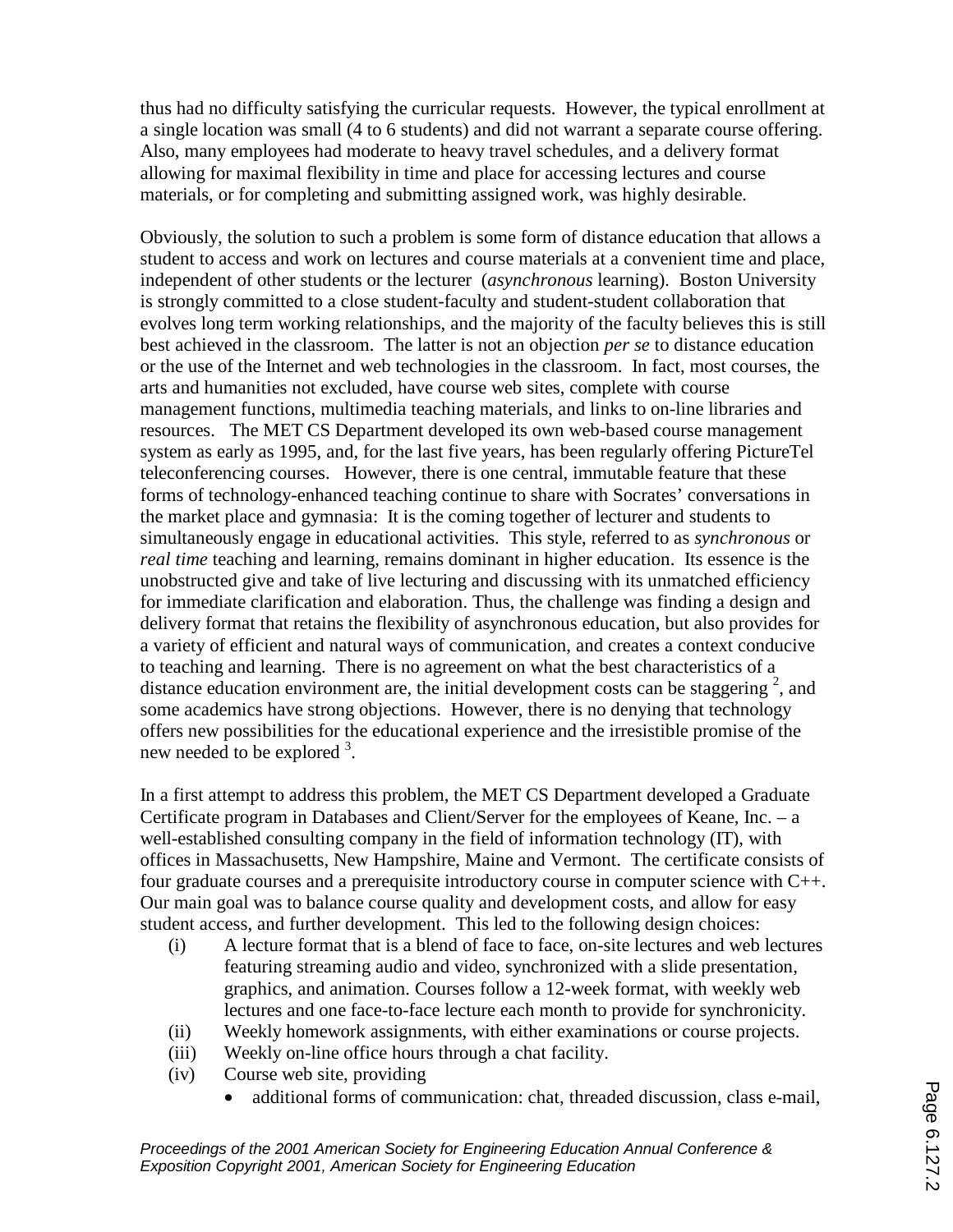- teaching materials: syllabus, web-lectures, slides, exercise problems and solutions, links to on-line resources, etc.
- homework submission and grade management.

In this paper, we discuss the choices made in the design and implementation of the program, and the experiences gained from teaching the first course. The program was launched in Summer 2000 with the program prerequisite – an introduction to computer science with C++. A section of the same course and taught by the same instructor was offered in parallel on-campus, in the traditional classroom format, and served as control. We compare student performance and satisfaction based on final grades, course evaluation questionnaires given to both sections, and two questionnaires evaluating the technology, given to the distance education students six weeks into the course and the last week of classes, respectively.

# **2. Curriculum**

The curriculum of the Graduate Certificate in Databases and Client/Server is fairly typical for the field (see Table 1). The courses build on each other and are offered in sequence.

| Course                                                                | Course                                                                               | <b>Description</b>                                                                                                                                                                                                                                                                                                                                                                       |  |  |  |  |
|-----------------------------------------------------------------------|--------------------------------------------------------------------------------------|------------------------------------------------------------------------------------------------------------------------------------------------------------------------------------------------------------------------------------------------------------------------------------------------------------------------------------------------------------------------------------------|--|--|--|--|
|                                                                       | <b>Prerequisites</b>                                                                 |                                                                                                                                                                                                                                                                                                                                                                                          |  |  |  |  |
| <b>Program Prerequisite</b>                                           |                                                                                      |                                                                                                                                                                                                                                                                                                                                                                                          |  |  |  |  |
| <b>MET CS 231:</b><br><b>Computer Science</b><br>with $C++$           | programming<br>experience in a<br>high-level language<br>or consent of<br>instructor | Covers the elements of object-oriented<br>programming and the $C_{++}$ language. Data types,<br>control structures, functions, library functions,<br>classes, inheritance and multiple inheritance. Use<br>of constructors, destructors, function and operator<br>overloading, reference parameters and default<br>values, friend functions, input and output<br>streams, and templates. |  |  |  |  |
| <b>Program Requirements</b>                                           |                                                                                      |                                                                                                                                                                                                                                                                                                                                                                                          |  |  |  |  |
| MET TC 535<br>Data<br>Communications<br>& Computer<br><b>Networks</b> | MET CS 231                                                                           | Basic concepts of data communications,<br>overview of LAN/WAN, encoding digital and<br>analog signals, transmission media,<br>asynchronous/synchronous protocols. Circuit,<br>packet, message switching, internetworking<br>devices, topologies. LANs, ISDN, ATM,<br>GIGANET, X.25, TCP/IP, wireless/satellite<br>communications, and data communications<br>futures.                    |  |  |  |  |

**Table 1: Graduate Certificate in Databases and Client/Server - Curriculum**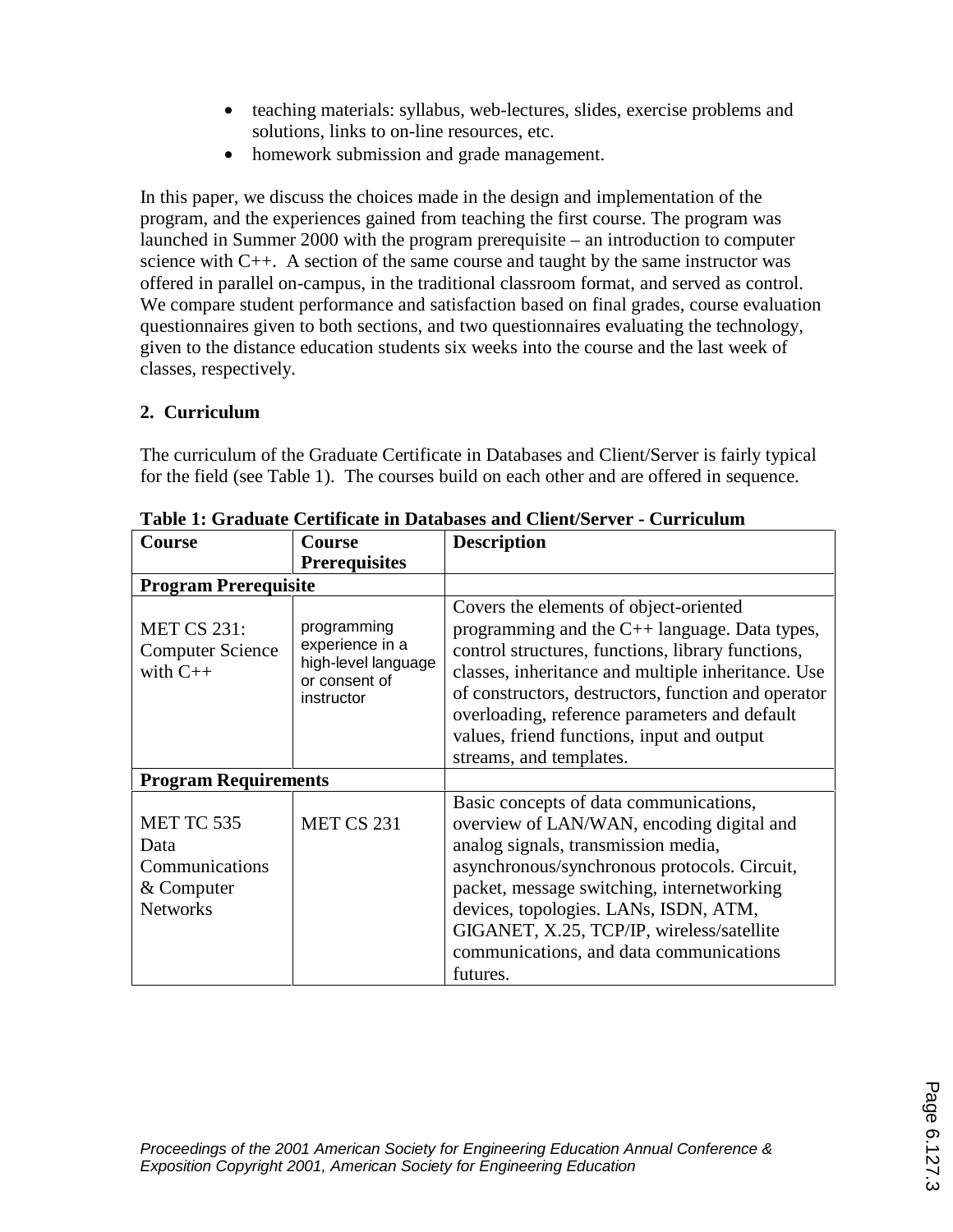|                   |               | Introduction to DBMS; relational model, architecture,         |
|-------------------|---------------|---------------------------------------------------------------|
| <b>MET CS 579</b> | <b>MET CS</b> | theory, query language-SQL; issues in database recovery,      |
| Database          | 231           | concurrency, security, and integrity; data modeling and       |
| <b>Systems</b>    |               | database design; other topics: Client/Server. Provides        |
|                   |               | practice in SQL and simple front-end SQL applications.        |
|                   |               | Client/server architecture, open distributed systems; front-  |
| MET CS 679        | <b>MET CS</b> | end client technologies, presentations layer; server          |
| Client/Server     | 535 and       | technologies, database access, integrity control, procedures  |
| <b>Systems</b>    | <b>MET CS</b> | and triggers; middleware; well-enabled database retrieval;    |
|                   | 579           | client/server configurations; client/server as a tool to meet |
|                   |               | business processing requirements; practical exposure: client  |
|                   |               | and server design and implementation.                         |
|                   |               | Distributed application architectures, language systems (e.g. |
| MET TC 771        | <b>MET TC</b> | Java, Active X, PERL, JavaScript). Distributed object         |
| Internet          | 535 and       | standards (e.g. CORBA and COM), and net-focused               |
| Application       | CS 679        | development methodologies. Internet agents. Investigation of  |
| Development       |               | current literature and a term project are required.           |

## **3. Lectures and Teaching Materials**

While we were early in agreement that a blend of web based and live lectures would best suit our goal, there were a number of important design questions to be answered: What is the best proportion of synchronous to asynchronous delivery? Lecture slides are obviously a must but should lectures include voice and video, or voice only? Should one simply record a live class or create a special recording, based on a lecture script? How much graphics and animation are appropriate and practical? How much interactivity should be built into the lectures and other teaching materials?

The answers to these questions are constrained by the technology available to the students (most importantly, bandwidth, and personal computer type), and by the development costs (most importantly, the costs for recording the video and developing graphics and animation). Naturally, these answers also directly relate to the quality of the course materials. Our approach was a pragmatic one. We wanted to strike a balance between quality and cost, and impose a minimal financial burden on the student for web related tools. This excluded recordings in specialized studios, and dictated the choice of free software for viewing the lectures, a modest Internet connection speed, and a commonly used hardware/software configuration. In short, we opted for web lectures that can be produced with a reasonable effort in the Department, and accessed and viewed by a large audience.

**Scripted Lectures with Video, Voice and Slide Show.** The lecture format we chose features streaming audio and video, synchronized with a slide presentation. A content side bar provides for easy navigation. In order to keep bandwidth requirements low, we included only a limited amount of graphics and animation, e.g. flowcharts, and animation of loop traversals. Figure 1 shows a typical snapshot. A digital camcorder (Sony DCR-TRV6) was used for recording and the lecture components were assembled into a smile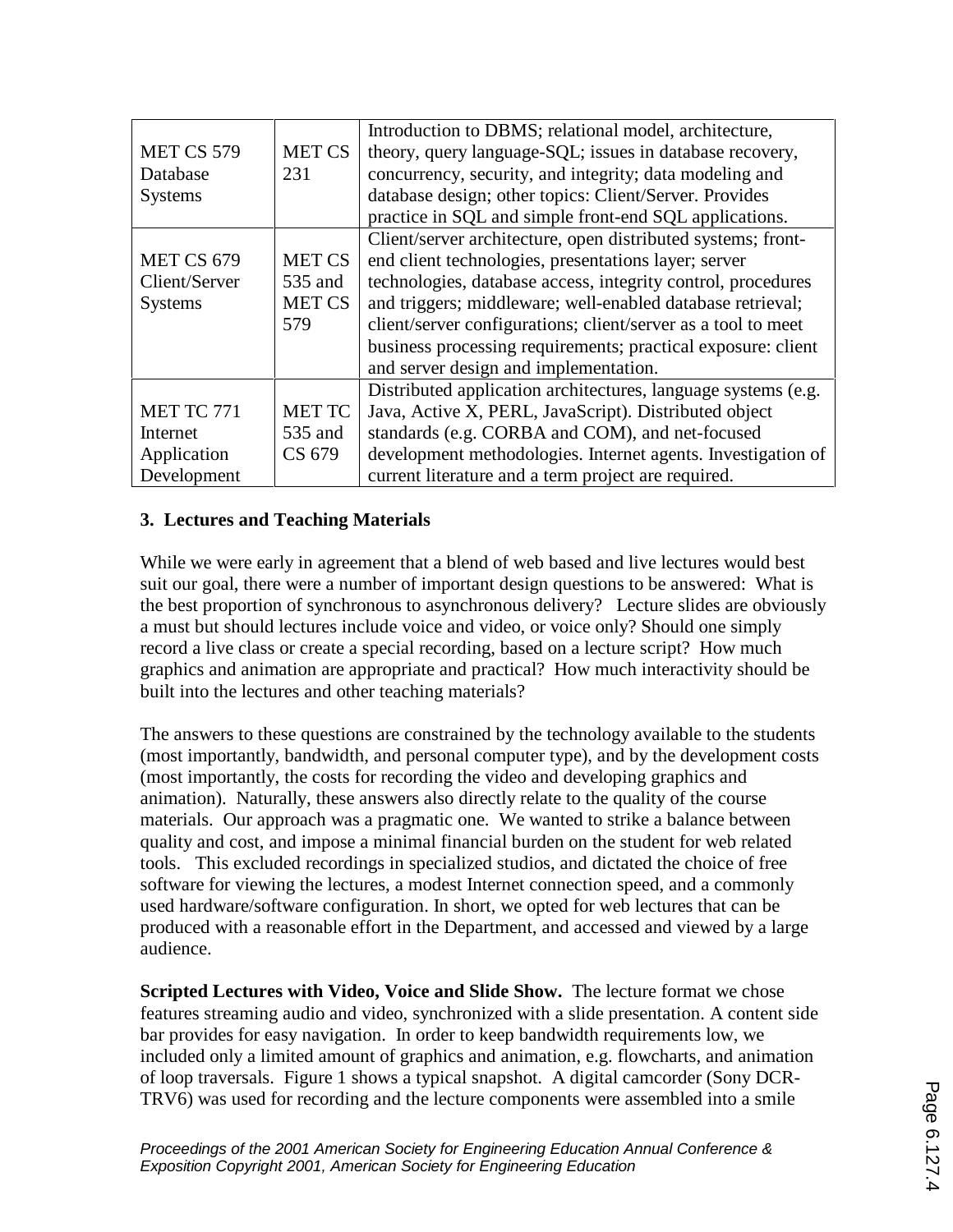script. This script was published on the Real Server and viewed by the students with the widely and freely available Real Player. The minimum system requirements for the students were a Pentium II–based personal computer and a 56K modem connection.



**Figure 1: Web-Lecture Layout** 

A scripted prerecorded presentation was chosen over recording a live class. This is a departure from the prevalent practice in academia today, where most schools (e.g. Harvard Extension, Colorado State, University of Central Florida) video tape their on-campus classes and make them available for distance viewing. Capturing the ambiance of a live class holds the promise of enabling the isolated distance learner to share in the on-campus experience. However, our review of live class recordings showed that practically all of them spent some time on class logistics, (e.g. when/where are course material posted), and answering questions not directly related to the subject (e.g. the quality of the on campus computer labs). Some questions on the material that were asked in the live class were not really worth recording and broadcasting, especially when they took time away from the lecture, thus shortening explanations on other topics. While necessary and appropriate in the traditional classroom, such activities are a non-trivial waste of time and disk space in the recorded class. Our scripted web-lecture was ca. 25% to 30% shorter than the equivalent live lecture.

Another important issue we considered was the extent of the interactivity built into the lectures and other teaching materials. It has become a mantra in the distance education community that interactivity is highly desirable. And so it is, except when it becomes a

*Proceedings of the 2001 American Society for Engineering Education Annual Conference & Exposition Copyright 2001, American Society for Engineering Education*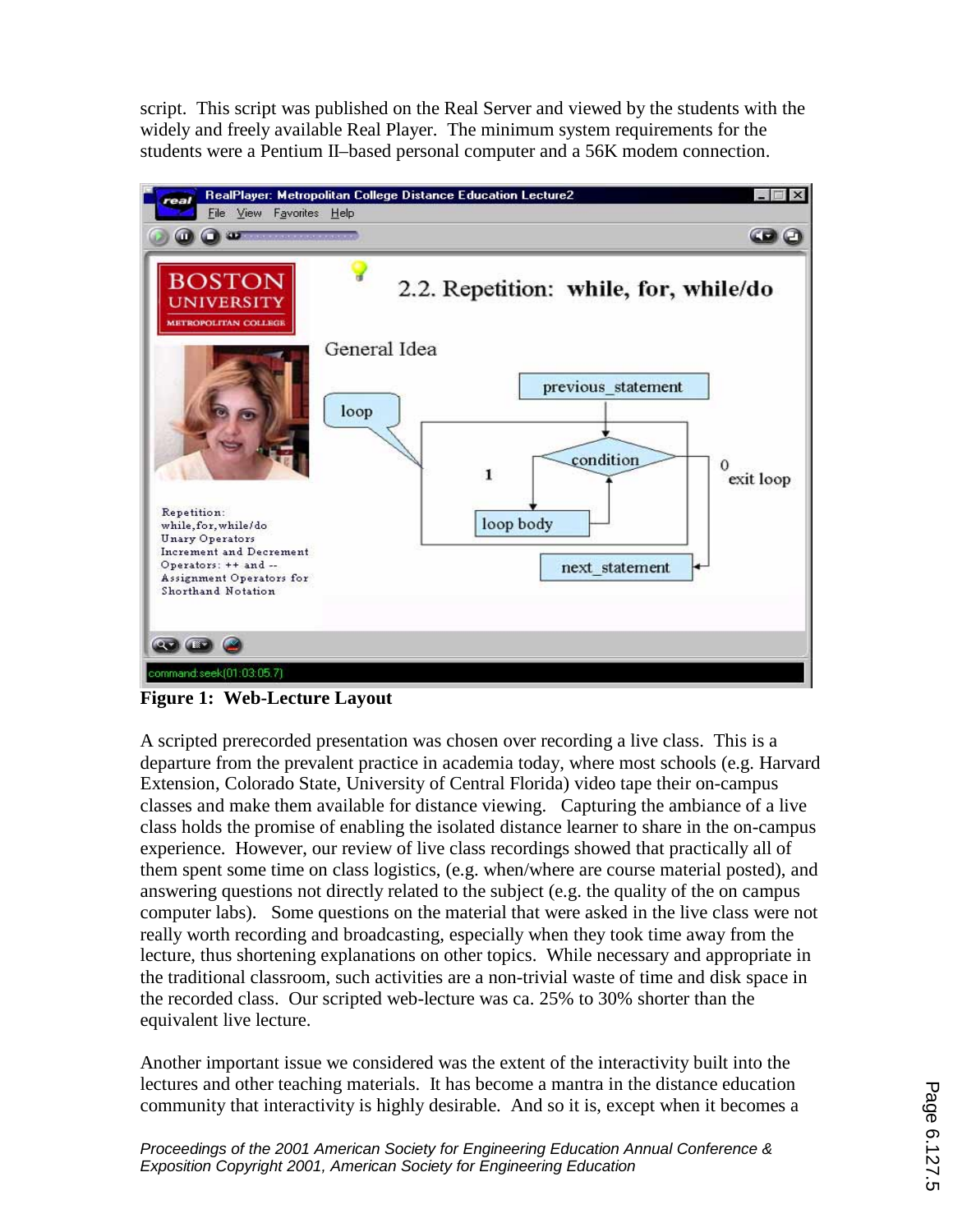purpose in itself and suppresses the logical flow of the presentation. Our review of some highly interactive courses, (e.g. Element K at www.elementk.com), revealed that too many built-in quizzes and exercises tend to fragment the learning process, piling on details and skills, but detracting from the concepts. While the relative merits of skills vs. concepts in a training course may be debatable, there is no question that it is the latter that are central to college education. Thus, we made a conscious decision, in the lectures, to only point to the interactive quizzes and problems, but to provide them separately.

**Blending Synchronous and Asynchronous Delivery.** Each distance education course was scheduled over a 12-week period, with one live meeting per month or a ratio of 2:5 of live vs. asynchronous lectures. Table 2 shows the syllabus of the prerequisite course, and in the remaining of this paper we will restrict the discussion to this course. The distribution of the topics between synchronous and asynchronous delivery was not done rigidly at equidistant intervals. Instead, a concerted effort was made to schedule live classes for topics that are more complex, and/or known to cause difficulties for the student, e.g. pointers and their relation to arrays (week 4), classes (week 8), virtual functions and polymorphisms (week 11). The first class was also conducted face-to-face in order to present the approach, demonstrate the web lecture format through a course preview, and discuss course management and logistics such as how to access teaching materials, submit homework assignments, take exams, office hours (on and off line), etc.

**Lecture Slides, Reviews, Practice Problems, and Homework Assignment** were made available for downloading on a weekly basis and linked to the corresponding topics on the course web site (Table 2).

# **4. Teacher-Student and Student-Student Interaction**

We selected WebCT as a courseware management system based on its rich functionality, and used it initially for all class interactions. However, using the system for managing a distant education course led to a series of problems that we will briefly mention in relation to the specific function in which they arose. The generic causes for these difficulties were the rigidity and limitations of the system in dealing with different types of external files. Some students also experienced problems accessing the system from sites with strong firewall protection.

**Evaluating Student Performance:** The basis for evaluating student perfromance in the class was provided by weekly homework assignments, a midterm and a final examination. The final letter grade was assigned based on a weighted average. Examinations were held on site and proctored. The assignments were posted and submitted electronically through WebCT. Unfortunately, almost all students were frustrated with the clumsiness and rigidity of the submission process when submitting multiple files. Towards the end of the course homework submissions were done mostly through regular e-mail.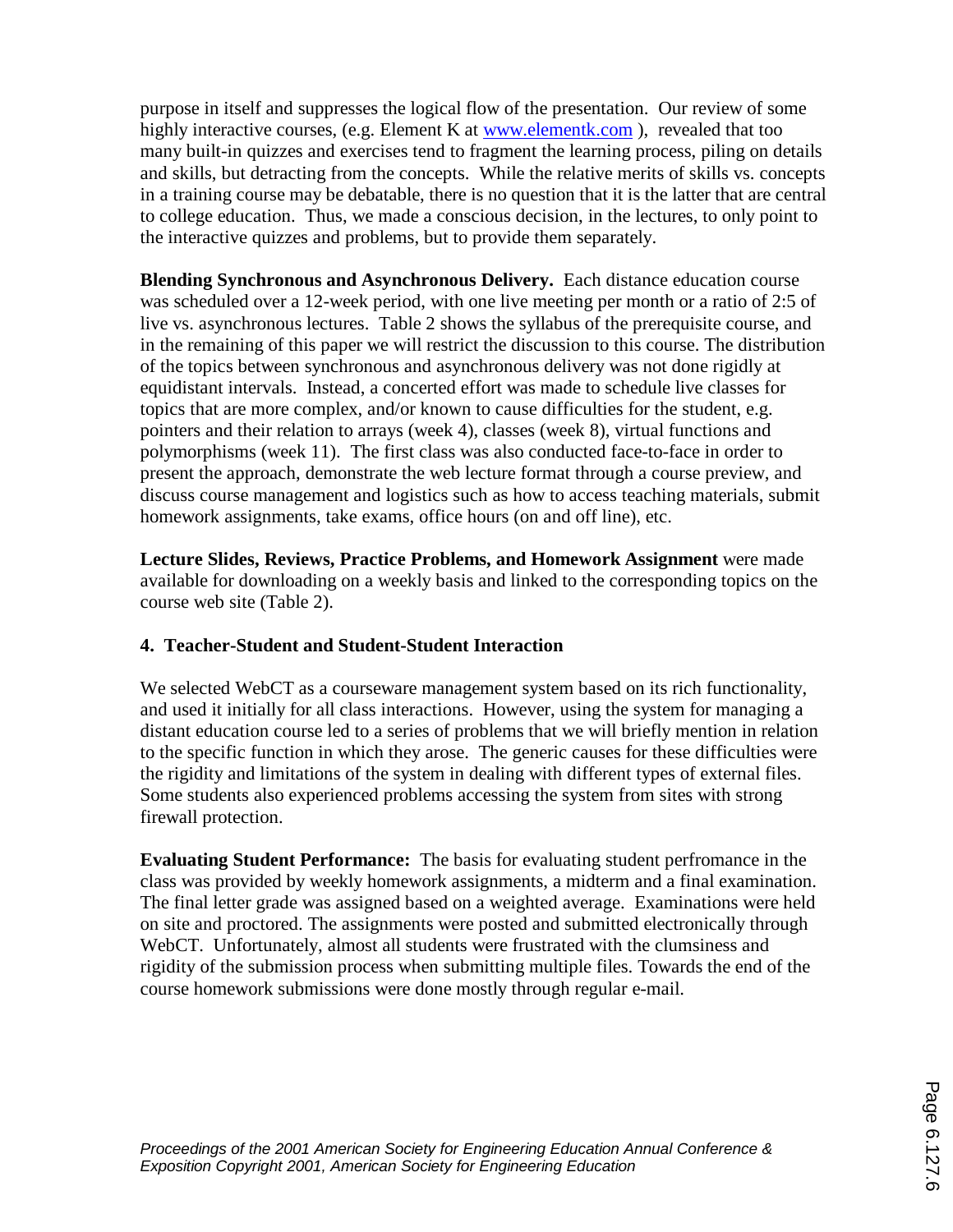# **Table 2: MET CS 231 Calendar**

| Week           | <b>Topics</b>                                                 | Readings /Video          |
|----------------|---------------------------------------------------------------|--------------------------|
|                |                                                               | Lecture                  |
| $1: T$ 05/16   | Administrative.                                               |                          |
|                | Basic Computing Concepts. Programming languages:              |                          |
|                | machine vs. high-level, imperative vs. object oriented.       | Readings: Ch.1           |
|                | Anatomy of a program: comments, include directives,           |                          |
|                | $\text{main}()$ , i/o, statements.                            | <b>ON SITE!</b>          |
|                | Data object (variable), data types, arithmetic and Boolea     |                          |
|                | expressions, statements, C++ streams.                         | Video Lecture I          |
| $2: T\ 05/23$  | Control Structures. Selection: if, if/else                    | Readings: Ch. 2          |
|                | <b>Repetition:</b> while, for                                 | <b>Video Lecture II</b>  |
| $3: T \ 05/30$ | More on Selection and Repetition. switch, break,              | Readings:                |
|                | continue, ?:, do/while, the type char                         | $Ch.3.1-3.9$             |
|                | Functions: user-defined and library functions, definitions,   | <b>Video Lecture III</b> |
|                | prototypes.                                                   |                          |
| $4: T_06/06$   | More on functions. Storage classes; Scope rules; Inline       | <b>ON SITE!</b>          |
|                | functions; Recursion vs. Iteration.                           | Readings:                |
|                | <b>Arrays:</b> declaration, initialization, passing arrays to | $Ch.3.15 - 3.18$         |
|                | functions.                                                    | Readings:                |
|                | Pointers. Arrays and Pointers.                                | $Ch.4.1 - 4.4$           |
|                |                                                               | Readings:                |
|                |                                                               | $Ch.5.1-5.3, 5.7-5.8$    |
| $5: T \ 06/13$ | Call by Value vs. Call by Reference. References and           | Readings:                |
|                | reference parameters.                                         | $Ch. 5.4 - 5.6$          |
|                | Constructing objects with <b>struct</b> and <b>class</b> .    | <b>Video Lecture IV</b>  |
| 6: T $06/20$   | Classes: members, public and private access;                  |                          |
|                | constructors.                                                 | Readings:                |
|                | Review for Midterm.                                           | $Ch. 6.1-6.10$           |
|                | Problems for Studying for the Midterm.                        | Video Lecture V          |
| 7: T06/27      | Midterm. Holiday Inn and Portland Office                      |                          |
| $8: R$ 07/06   | Classes (continued): more on constructors and                 | <b>ON SITE!</b>          |
|                | destructors; const objects and functions; static.             | Readings: Ch. 6.10-      |
|                | Example: a <b>List</b> class.                                 | 6.18, Ch.7               |
| 9: T 07/1      | Overloading functions and operators; friends; the this        |                          |
|                | pointer; new and delete;                                      | Readings: Ch. 8          |
|                | Examples: classes Rational (header, member functions,         | <b>Video Lecture VI</b>  |
|                | driver) and String (header, member functions, driver).        |                          |
| 10: T 7/18     | Inheritance: base and derived classes; protected              |                          |
|                | members.                                                      | Readings: Ch. 9          |
|                | Examples: classe BCString (header, member functions,          | <b>Video Lecture VII</b> |
|                | driver) and String (header, member functions)                 |                          |
| 11: T          | Virtual functions and Polymorphism.                           | <b>ON SITE!</b>          |
| 07/25          | <b>FunctionTemplates</b>                                      | Readings: Ch. 10,        |
|                | Review for Final. Problems for Studying for the Final         | Ch.3.21                  |
| 12: T 08/01    | <b>Final.</b> Holiday Inn and Portland Office                 |                          |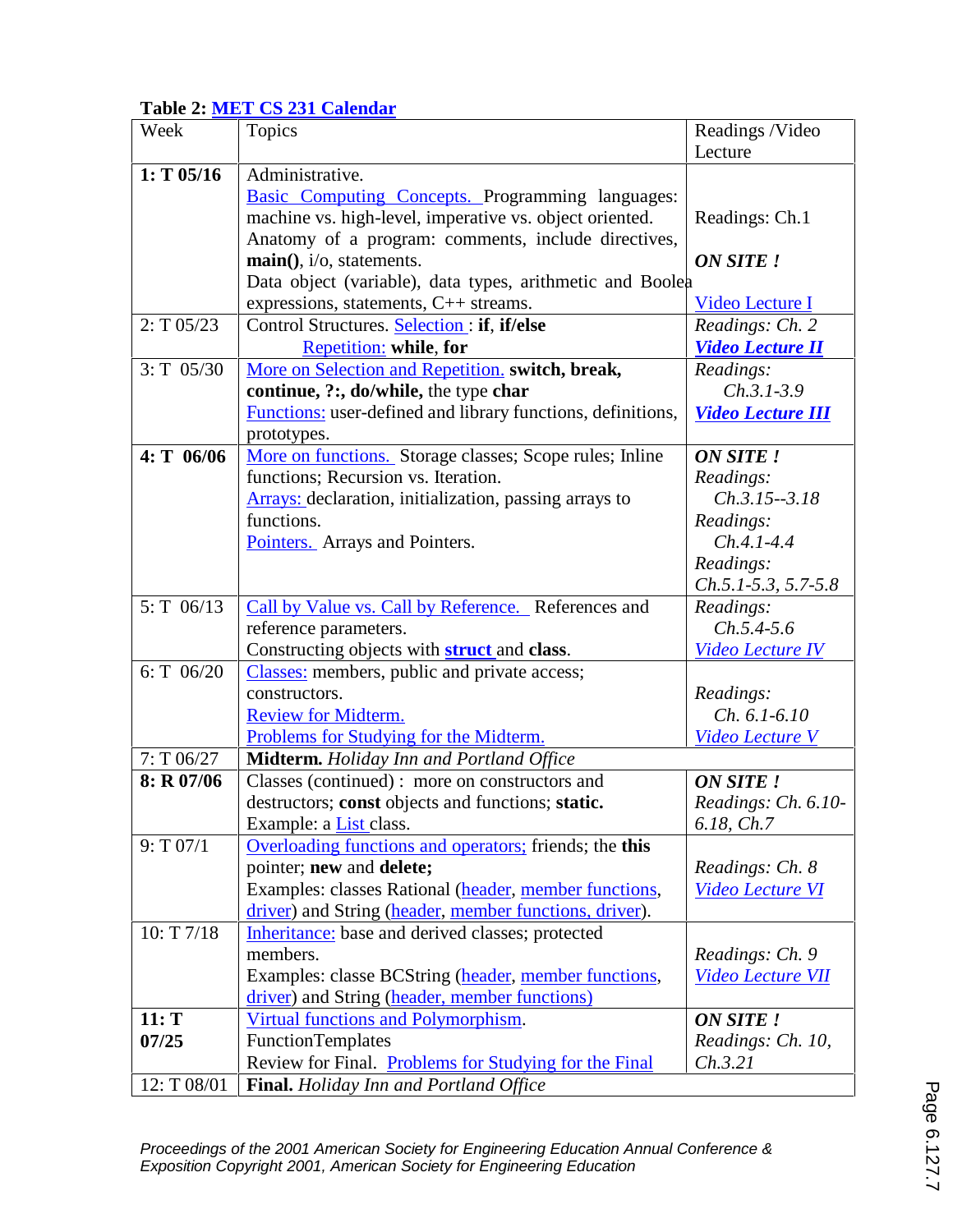**On-line Office Hours and Chat:** The WebCT's chat facility was used for weekly online office hours. While designing the course, we believed that this to be a key feature for providing as close a contact as possible. However, students found this feature useful, but not very important (see the rating to question 7 in the student evaluations shown in Table 3).

**e-mail:** All students were on e-mail and WebCT provided an additional e-mail account. One could imagine that using a course specific e-mail would have the advantage of keeping all course correspondence in one place and together with the course materials. However, our experience showed that students found working with their regular accounts more convenient and efficient.

**Communicating Performance Results:** Throughout the semester grades were posted in WebCT where student could check them on an individual basis.

## **6. Evaluating the Distance Experience**

**Evaluating the Technology and Course Format.** Student feedback on the technology and course format was requested twice in the semester through questionnaires, to be filled out anonymously and with the instructor absent from the room. The first evaluation was given six weeks into the course and its results used for some adjustments, and the second evaluation at the end of the last lecture. Table 3 shows the answers to the first seven questions of the first evaluation. It shows that students reacted well to the technology (graded of 3.33/5 to 3.44/5) and the combination of live and web classes was viewed quite positively (3.75/5 for question 4). However, most interesting and encouraging are their answers to questions 5 and 6, asking whether they prefer having live classes only or web classes only. Both questions were answered negatively (only 2.63/5 for live classes only, and a mere 2.13/5 for web classes only). It is remarkable that no student "strongly supported" a purely asynchronous or a purely traditional format. Another counterintuitive result was the lack of interest in additional office hours (2.38 for question 7). Contrasted with the good reception of the lectures, live as well as on-site, this suggest that the on-line office hours will be more effective and useful if there is a structured, instructor led discussion.

In addition to the questions shown in Table 3 the midterm evaluation asked students to comment on "what [they] like best", "what [they] dislike most" and "what [they] recommend". Best liked was the blended format ("The combo is good. The web classes allow for flexibility and I feel the live classes essential for clarification."), and the convenience ("able to go at my own pace", "ability to take classes on-line"). The dislikes revealed a problem with the bandwidth – the video was difficult to watch with a 56K modem, that we had defined as a minimal requirement. Although we had tested the videolectures in Boston over the phone lines with a 56K modem, and found it worked well, we had not taken into account that this speed is not guaranteed and may easily drop below 30K when the network is overloaded. Not surprisingly, students recommended providing a voice only version, although they liked the video lectures better. Our solution to this problem was to distribute CDs with the courses, and, starting with the second course of the program, to add a voice only version.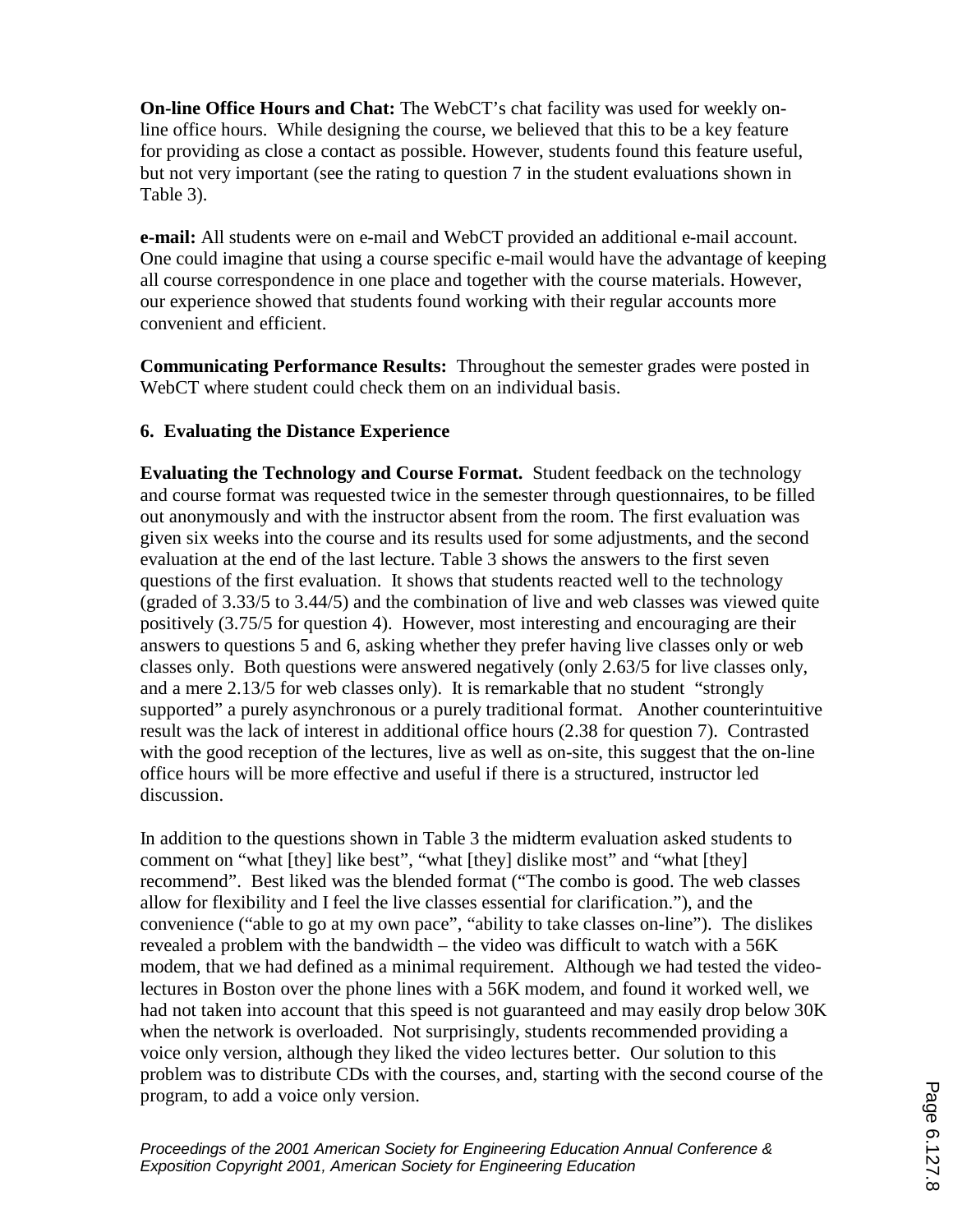| Number of students in the class: 16   |            |                |                 |   |                |   |            |                |
|---------------------------------------|------------|----------------|-----------------|---|----------------|---|------------|----------------|
|                                       |            |                | Frequency of    |   |                |   |            |                |
|                                       | responses  |                |                 |   |                |   |            |                |
| L.Technology                          |            | 1              | 2               | 3 | 4              | 5 |            | <b>AVERAGE</b> |
| 1. I found the video quality          | poor       |                |                 | 3 | 5              |   | superior   | 3.33           |
| 2. I found the voice quality          | poor       |                | $\mathbf{1}$    |   | $3 \quad 5$    |   | superior   | 3.44           |
| 3. I recommend the technology         | poor       |                |                 | 4 | $\overline{4}$ |   | superior   | 3.33           |
| II. Format                            |            |                |                 |   |                |   |            |                |
| 4. I found the combination of         |            |                |                 |   |                |   |            |                |
| face-to-face and web classes          | poor       |                |                 | 3 | $\overline{4}$ |   | 1 superior | 3.75           |
| 5. I prefer face-to-face classes only | not at all |                | $2 \t1 \t3 \t2$ |   |                |   | strongly   | 2.63           |
| 6. I prefer web classes only          | not at all | $\overline{2}$ | 3               | 3 |                |   | strongly   | 2.13           |
| 7. I would like more on-line office   |            |                |                 |   |                |   |            |                |
| hours                                 | not at all |                | 3               | 4 |                |   | strongly   | 2.38           |

## **Table 3: Midterm distance education questionnaire MET CS 231 K1 Summer 2000**

Number of students responding: 9

Table 4 shows the questions and results of the final evaluation of the distance education format. The questions are more general than in the midterm evaluation, but confirm the midterm findings. Students recommended this training platform (4.0/5.0 for question 1), found the technology an acceptable compromise to live classes (3.77/5 for question 5) and disagreed with the statement that is not acceptable (2.31/5 for question 5). The effectiveness of the instructor in the new medium was also rated positively (3.77-3.85 on questions 6-9). Given that this was this instructor's first experience with video lectures, the last rating indicates that the technology is not very difficult to master.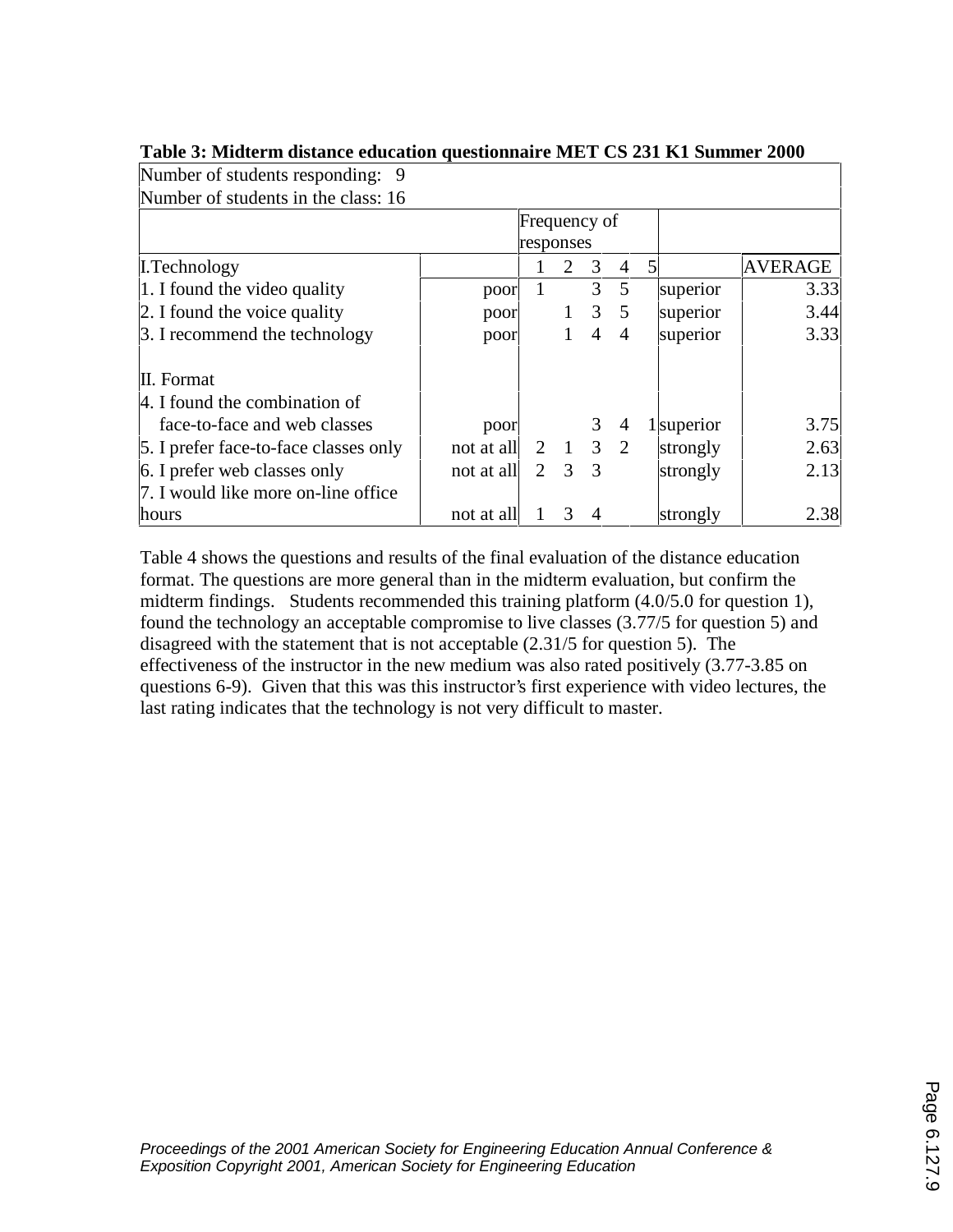| Number of students responding:13                       |                             |                       |                     |                |   |                |  |
|--------------------------------------------------------|-----------------------------|-----------------------|---------------------|----------------|---|----------------|--|
| Number of students in the class: 16                    |                             |                       |                     |                |   |                |  |
|                                                        |                             | Frequency of          |                     |                |   |                |  |
|                                                        | responses                   |                       |                     |                |   |                |  |
| I. Summary                                             |                             | $\mathcal{D}_{\cdot}$ | 3                   | $\overline{4}$ | 5 | <b>AVERAGE</b> |  |
| 1. The MET CS Department of BU should                  |                             |                       |                     |                |   |                |  |
| aggressively develop this training offering:           |                             |                       |                     | 9              |   | 4.00           |  |
| 2. I found the technology to be of acceptable quality. |                             |                       | $4 \quad 3 \quad 6$ |                |   | 3.15           |  |
| 3. I learned the material I expected to learn.         | $\mathbf{1}$                |                       | $1 \t3 \t8$         |                |   | 3.38           |  |
| 4. I would recommend this platform to others as an     |                             |                       |                     |                |   |                |  |
| acceptable compromise to "being" there.                |                             | $\mathbf{1}$          | $\overline{2}$      | 9              |   | 3.77           |  |
| 5. This technology is interesting, but not acceptable  |                             |                       |                     |                |   |                |  |
| as a training platform.                                | $\mathcal{D}_{\mathcal{L}}$ | 7                     | 3                   |                |   | 2.31           |  |
| II. Speaker                                            |                             |                       |                     |                |   |                |  |
| 6. Our speaker clearly defined session objectives      |                             |                       |                     | 2 11           |   | 3.85           |  |
| 7. Our speaker made the session interesting            |                             |                       |                     | 2 1 1          |   | 3.85           |  |
| 8. Our speaker communicated concepts in a clear manner |                             |                       |                     | 2 1 1          |   | 3.85           |  |
| 9. Our speaker was comfortable with this platform and  |                             |                       |                     |                |   |                |  |
| interacted with the class effectively.                 |                             |                       |                     | 3 10           |   | 3.77           |  |

**Table 4: Final distance education questionnaire - MET CS 231 K1 Summer 2000** Scale: 1 – Strongly Disagree (question/statement is absolutely false), 2- Disagree (question/statement is absolutely false), 3 – Uncertain (question/statement is correct, but I have no particular opinion on it), 4 – Agree (question/statement accurately reflect how I feel), 5 – Strongly Agree (question/statement understates

my opinion, please comment).

### **Comparing Student Performance and Evaluations of Web vs. Traditional Courses**

In order to compare overall performance and satisfaction of distance education students to the ones of traditional students we conducted a control section of the same course on campus. The control section followed the same schedule as the web-section and was delivered over the same time period. It was managed through an identical web site with access to the same teaching materials, and taught by the same instructor. Homework assignments and examinations were identical and graded by the same teaching assistant. Although every effort was made to reduce the difference between the distance and the traditional course section to the number of face-to-face meetings, some other differences remained: it was not always possible to cover the exact same material in the two sections, and, probably more significantly, the students in the distance course were all IT professionals working for the same company, while students in the on-campus section came from a wider range of backgrounds and occupations. Students in the web-based section achieved a slightly better grade point average (3.757/4.) as compared to the on campus students (3.695/4.). Both course sections were given the standard college course evaluation questionnaire that consists of a series of statements to be rated at a scale from 1 (poor) to 5 (superior). The evaluations were completed by 13 students in the distance and 23 students in the on-campus section, which is 81.23% and 79.31% of the students enrolled in the respective sections. Table 5 shows some of the evaluation results. The absolute difference in the average ratings between the distance education and the traditional course

*Proceedings of the 2001 American Society for Engineering Education Annual Conference & Exposition Copyright 2001, American Society for Engineering Education*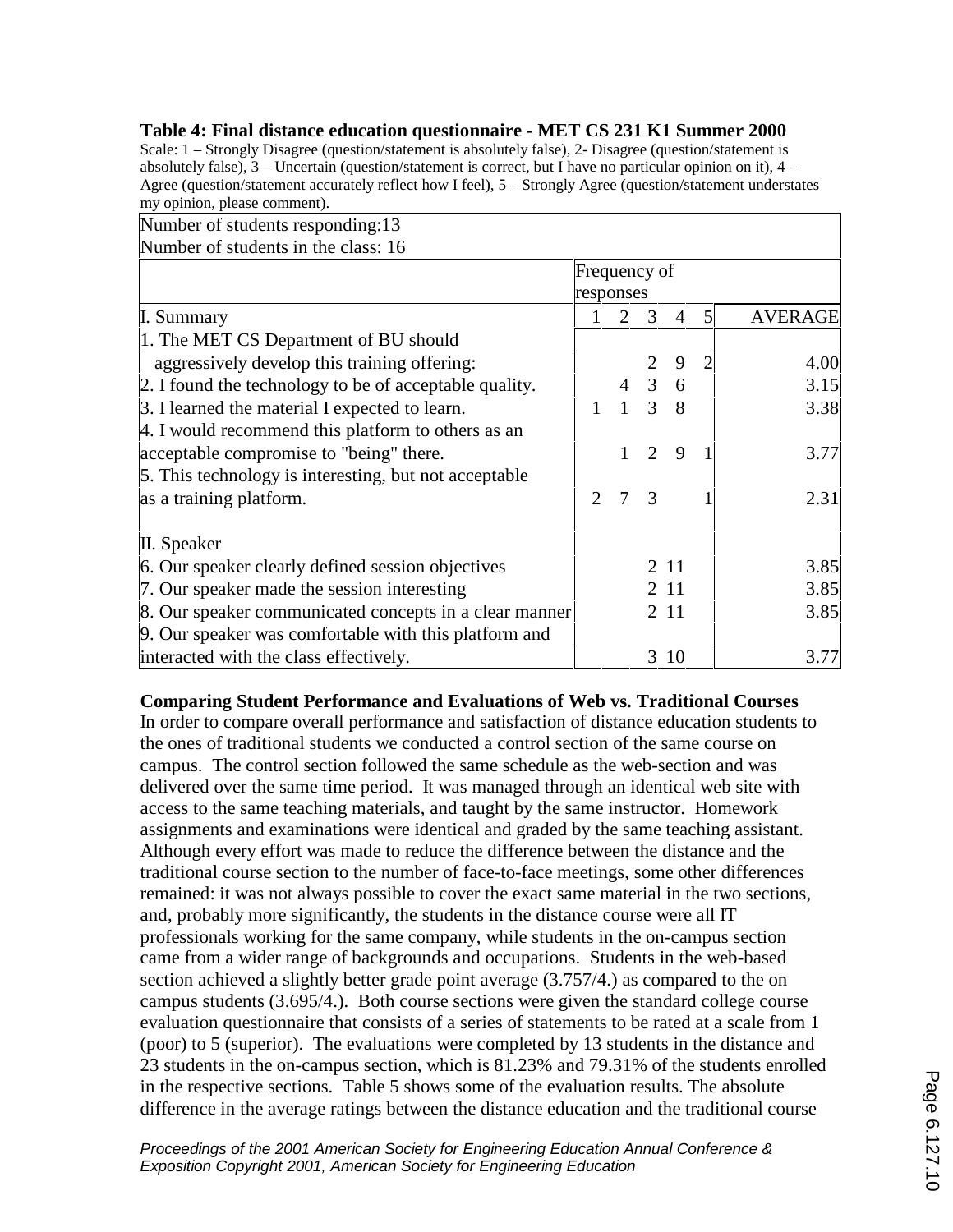were consistently small: 0.081 for the overall course rating and 0.154 for the overall instructor rating. The averages for the instructor's ability to clearly present the material differed by 0.164, for her enthusiasm in teaching the course by 0.014, and her mastery of the material by 0.137.

This is a clear endorsement for our distance education approach. However, there is a caveat: Although the differences in the ratings are small, it is always the distance education section that gives the lower grade. One might be tempted to conclude that the reason for this is the reduced face-to-face time with the lecturer. However, the evaluations in our teleconferencing courses, where the sending and receiving site have exactly the same contact hours through a two-way audio-video, show the same trend. Students on the site where the instructor is present give consistently (and sometimes substantially) higher grades than students at the remote site. This has been confirmed by our experience of delivering teleconferencing courses over more than eight semesters and with different instructors. Given this fact it seems more likely that the lower satisfaction of the distance education students is due to the overall less stable delivery of the distance education class, e.g. failed connection, inability to access the teaching materials or homework assignments at a given time, "hesitation" in the video due to slower throughput, etc. All these factors increase the stress on the distance education student, and naturally lead to a less satisfying learning experience.

|                                             | distance |       | traditional distance-traditional |
|---------------------------------------------|----------|-------|----------------------------------|
| Number of students responding               | 13       | 23    |                                  |
| Number of students enrolled in the class:   | 16       | 29    |                                  |
| Percent of enrolled students responding:    | 81.25    | 79.31 |                                  |
| <b>COURSE EVALUATION</b>                    |          |       |                                  |
| The extent to which you found the course    |          |       |                                  |
| intellectually challenging                  | 3.846    |       | 0.154                            |
| I would rate this course overall as         | 3.692    | 3.773 | 0.081                            |
| <b>INSTRUCTOR EVALUATION</b>                |          |       |                                  |
| The instructor's ability to present the     |          |       |                                  |
| material is                                 | 3.923    | 4.087 | 0.164                            |
| I would rate the instructor's enthusiasm as | 3.769    | 3.783 | 0.014                            |
| The instructor's mastery of the course      |          |       |                                  |
| material is                                 | 4.167    | 4.304 | 0.137                            |
| The instructor's overall rating is          | 3.846    |       | 0.154                            |

**Table 5: Comparison of student evaluations from the distance and traditional course section** (Scale:  $1 - poor$ , to  $5 - superior$ )

# **7. Conclusion and Future Work**

This paper presented a web-based distance education format developed for delivering credit baring courses, that is currently used in a Graduate Certificate in Databases and Client/Server offered to the employees of Keane, Inc. The design was guided by the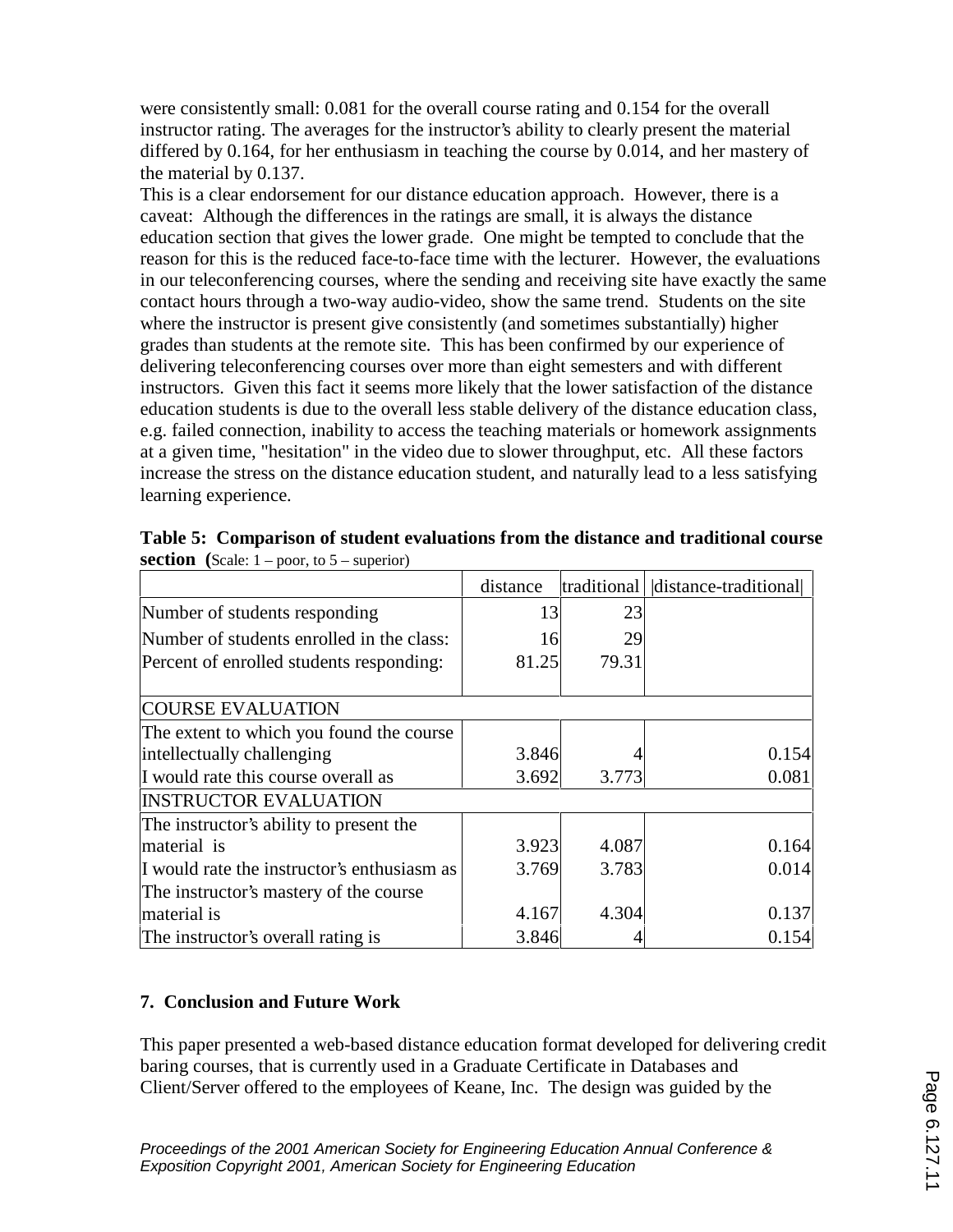overriding goal of preserving academic integrity and achieving course quality at reasonable development cost. The resulting choices included a combination of web and live, on-site classes, and various forms of student-teacher and student-student interaction. The latter were managed through a widely available courseware system (WebCT) and included weekly on-line office hours, chat, e-mail, electronic homework submission, etc. The web lectures integrate streaming audio and video with a slide show, and a limited amount of graphics and animation. We found that students unequivocally endorsed the proposed approach: this was demonstrated not only by the positive answers on direct questions on course format and technology, but also by some counterintuitive findings, such as no strong preference for either "on-line only" or "face-to-face only" instruction.

Student performance and satisfaction in the distance education course were compared to those in a control section (same material, instructor, web site, homework and examinations), offered in parallel, and in the traditional classroom. The grade point averages in the two sections differed by 0.06/4. The differences in the ratings for the quality of the course and the instructor by students in the distance and the traditional format were within a range of 0.014 to 0.154 over a scale of 1 to 5. This is certainly a success. However, the consistently lower ratings given by students in the distance course indicate that we have not yet attained an environment for distance teaching and learning that makes students feel as comfortable and immersed in the educational experience as on-campus. What exactly the new features will be is subject for future research. As a next step we consider developing asynchronous collaborative environments<sup>4</sup> and strengthening the interactivity and flexibility of the delivery to better respond to differences in learning styles and patterns.

**Acknowlegements:** We are indebted to our colleagues Vijay Kanabar, Rumen Stainov, and Eric Braude of the MET CS Department for their advice, comments and criticism. Special thanks go to our graduate students Nan-Ning Liao and Chuen-An Chen who spent many hours in the lab to edit the lectures. We would also like to thank Jay Halfond who provided much needed support and encouragement within MET College. This project would not have been possible without Boston University's Instructional Technology Grant Program that was spearheaded by John Porter and administered by Bill Stuart.

## **References:**

- 1. Bassi, Laurie J.: Are Employer Recruitment Strategies changing: Competence Over Credentials. In "*Competence Without Credentials",* Nevzer G. Stacey, Project Manager. U.S. Department of Education Office of Educational Research and Improvement. 1999.
- 2. Green, Kenneth C. High Tech vs. High Touch: The Potential Promise and Probable Limits of Technology-Based Education and Training on Campuses. In "*Competence Without Credentials",* Nevzer G. Stacey, Project Manager. U.S. Department of Education Office of Educational Research and Improvement. 1999.
- 3. Rudenstine, Neil L. The Internet and Education: a Close Fit. The Chronicle of Higher Education, February 21, 1997.
- 4. Hazemi, Reza, Stepehen Hailes and Steve Wilbur (Eds.): The Digital University Reinventig the Academy. Springer Verlag, 1998.